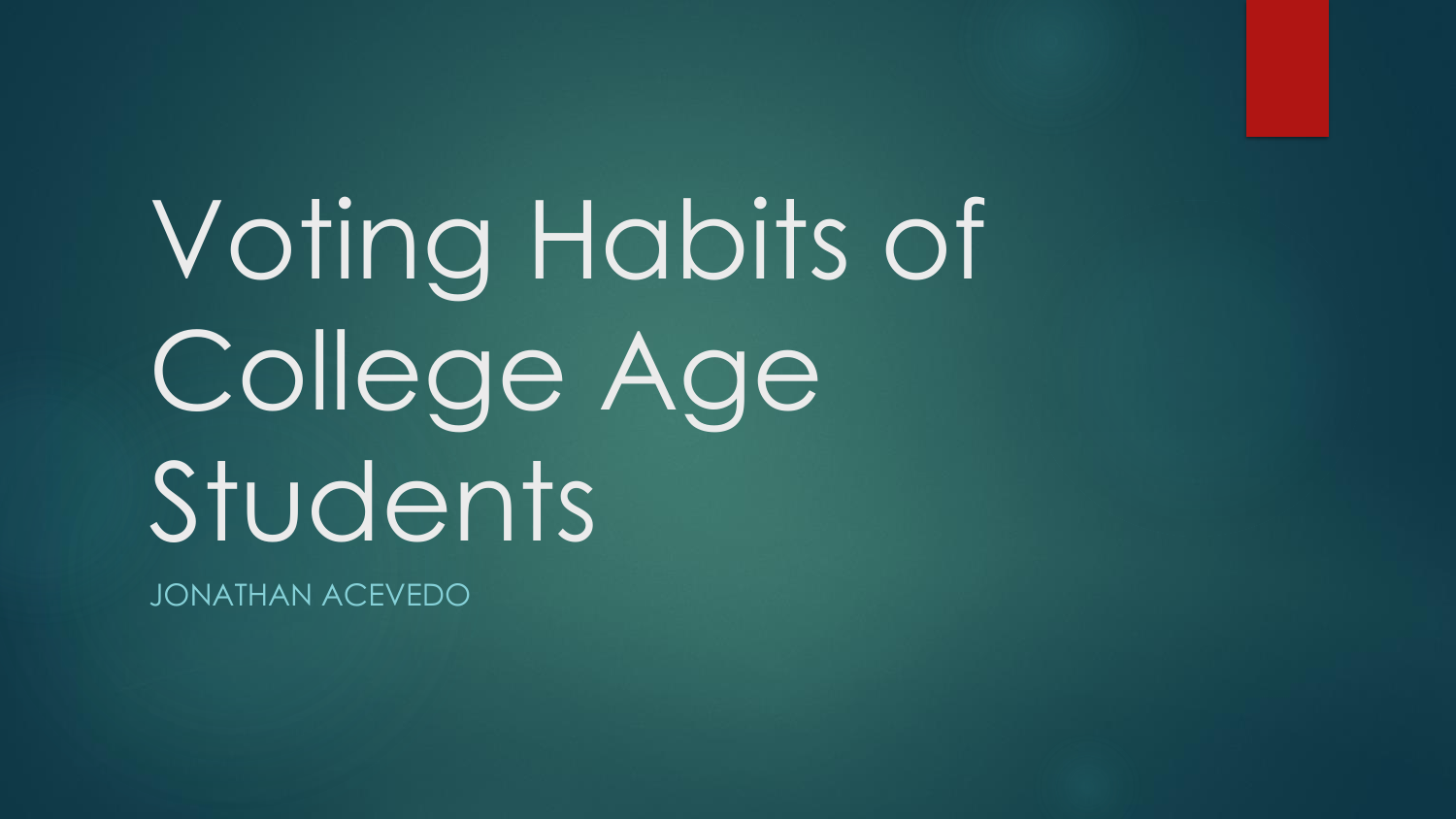## **Introduction**

► There has been low youth voters in past elections

► Attempting to understand youth voting habits enables us to remedy the issue

► The greatest jump in youth voter turnout was in 2008

► But has since declined

#### **Percentage of Young Adults (Ages 18-24) Who Reported Registering to Vote and Voting in Presidential Elections: 1972-2016**



Source: U.S. Census Bureau. (2018). Historical reported voting rates [Table A-1]. Retrieved from https://www.census.gov/data/tables/time-series/demo/voting-and-registration/voting-historical-time-series.html.

childtrends.org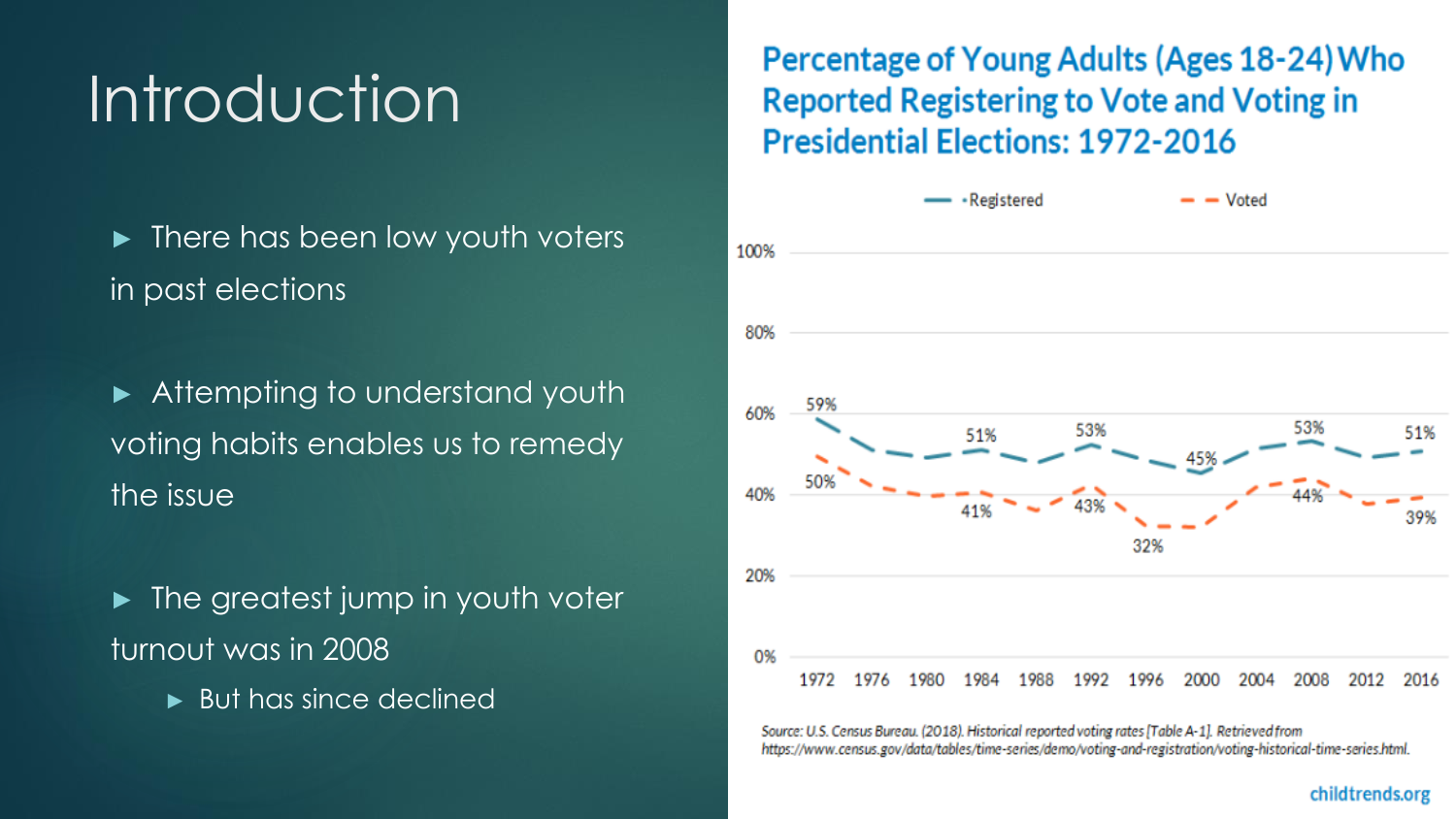## Abstract

► The importance of voting in the American governmental process is often stated and emphasized in the populace. However, past trends have shown that voting is mainly undertaken by older demographics and neglected by younger voters. I therefore hypothesize that in the current political climate, young voters in a liberal arts university will participate more than previous generations yet still less than older voters. With the current highly charged political climate, current pandemic, and access to information, a greater amount of the populace may be more inclined to participate in electoral processes, yet older voters will still likely dominate political participation.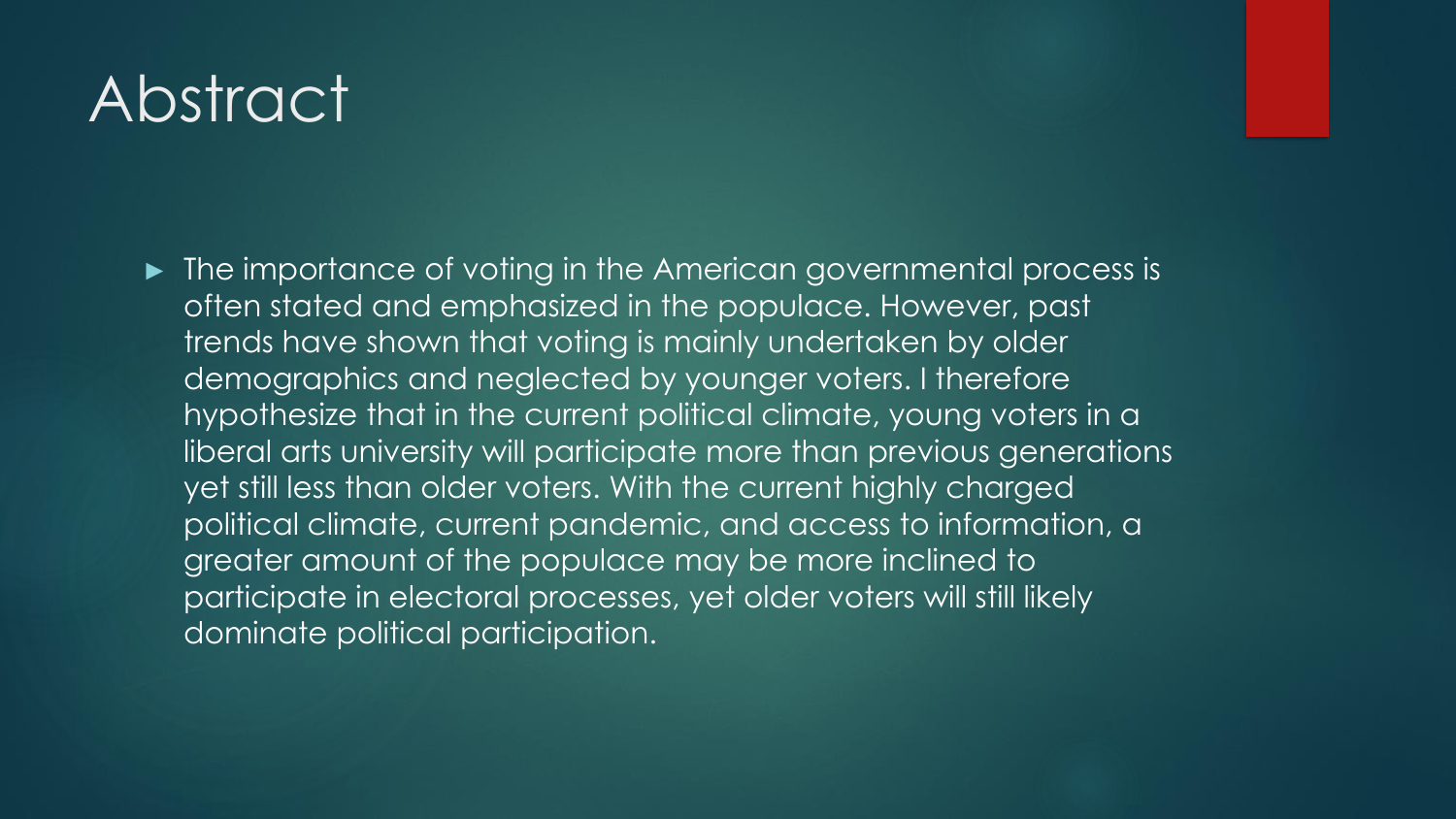## Importance of Young Voters

- ► Young voters from ages 18-29 account for 22% of voter population
- ► Highly diverse subgroup
- ► Politics effect lives and should have every vote count
- ► Youth vote can sway elections
	- ► Obama won 67% of the youth vote in 2012

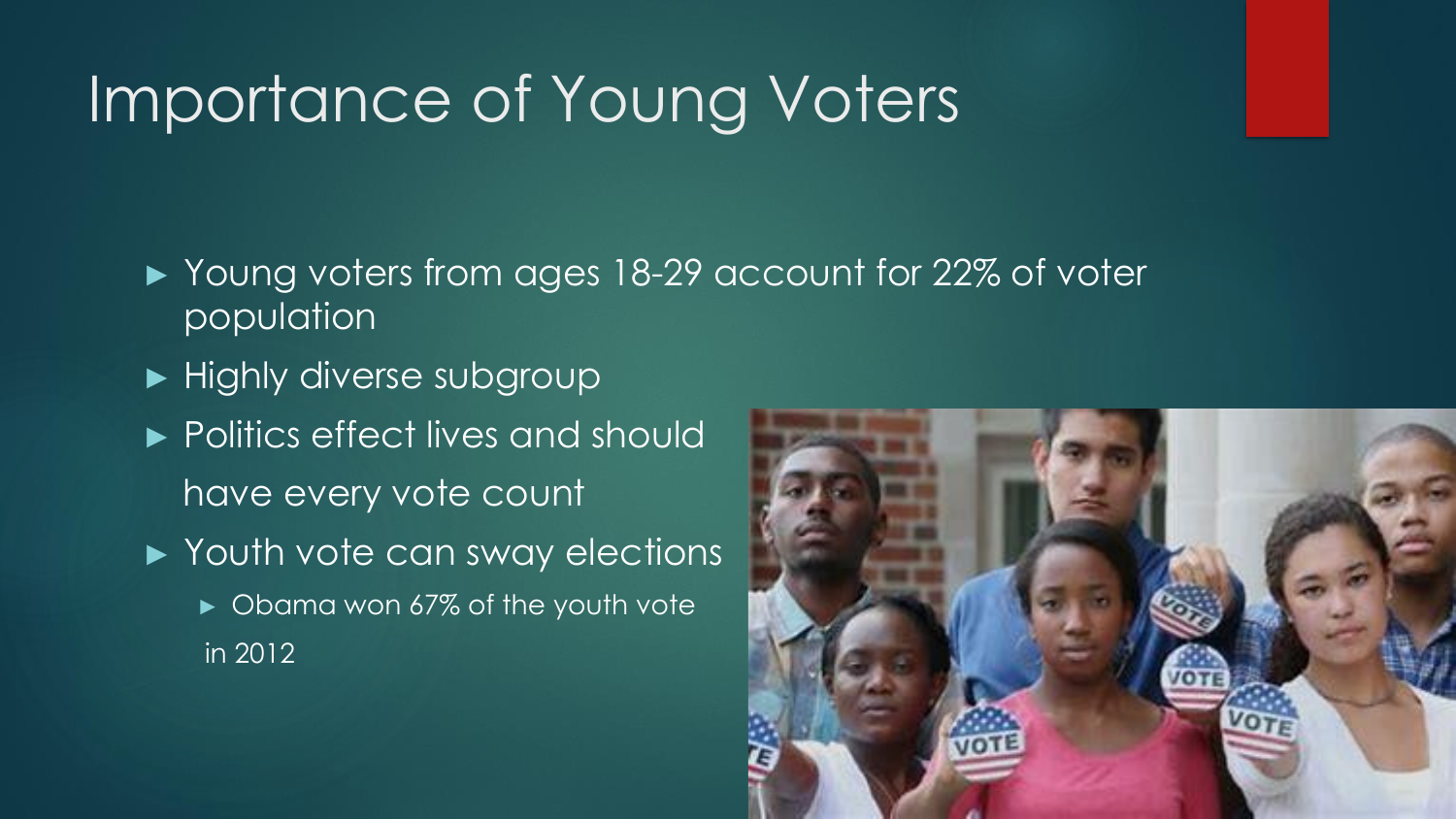## Research Question

► What percentage of college students at a Liberal Arts University plan to participate in the 2020 presidential election?

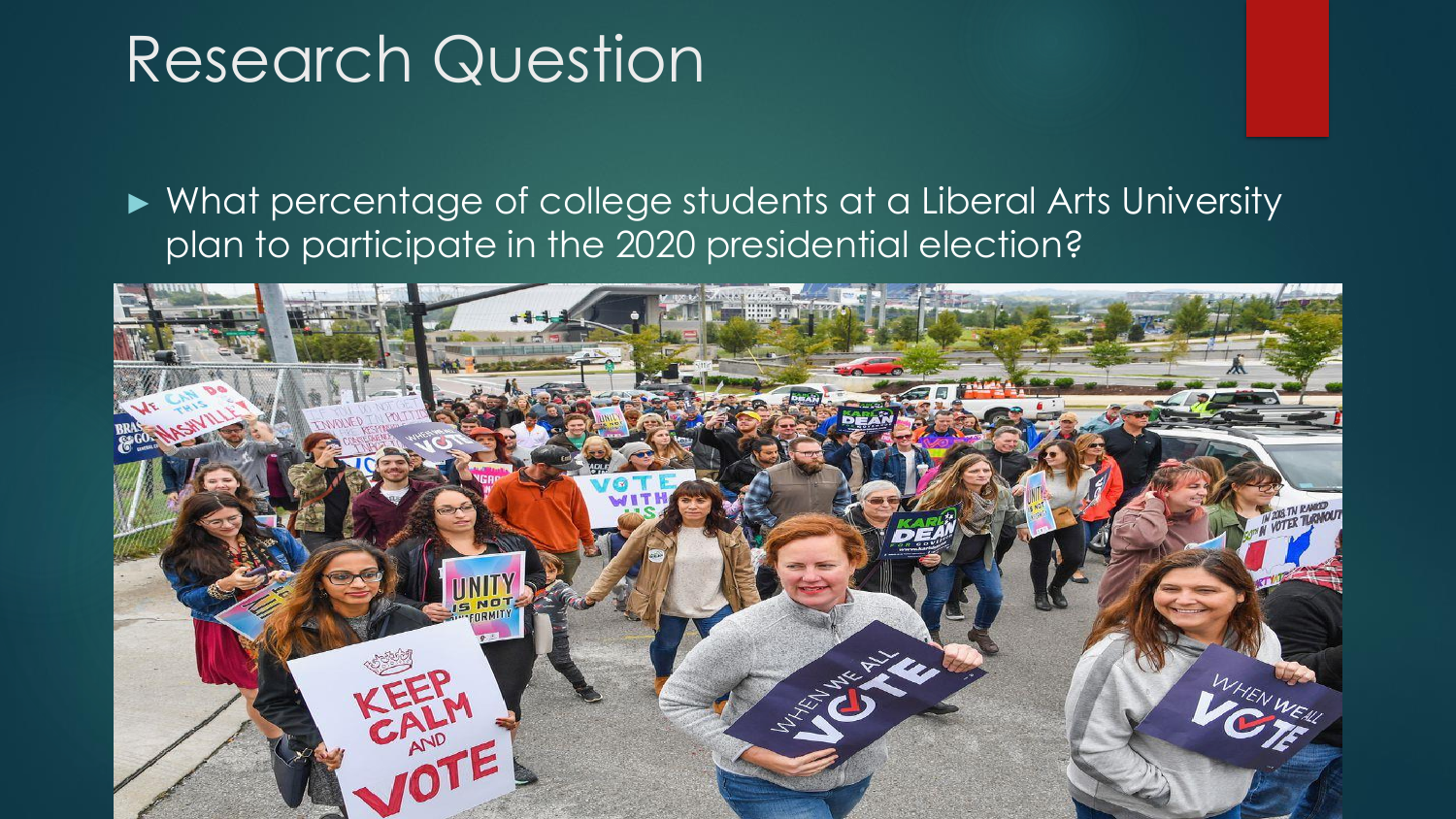## Theoretical Framework

► Hypothesis – Young voters (18-29) will not vote at the same rate when compared with older voters (30-49 and 50+)

- ► If the past voting trends continue, young voters will continue to vote more often than in previous years
	- ► The age of social media has created access and interest in young voters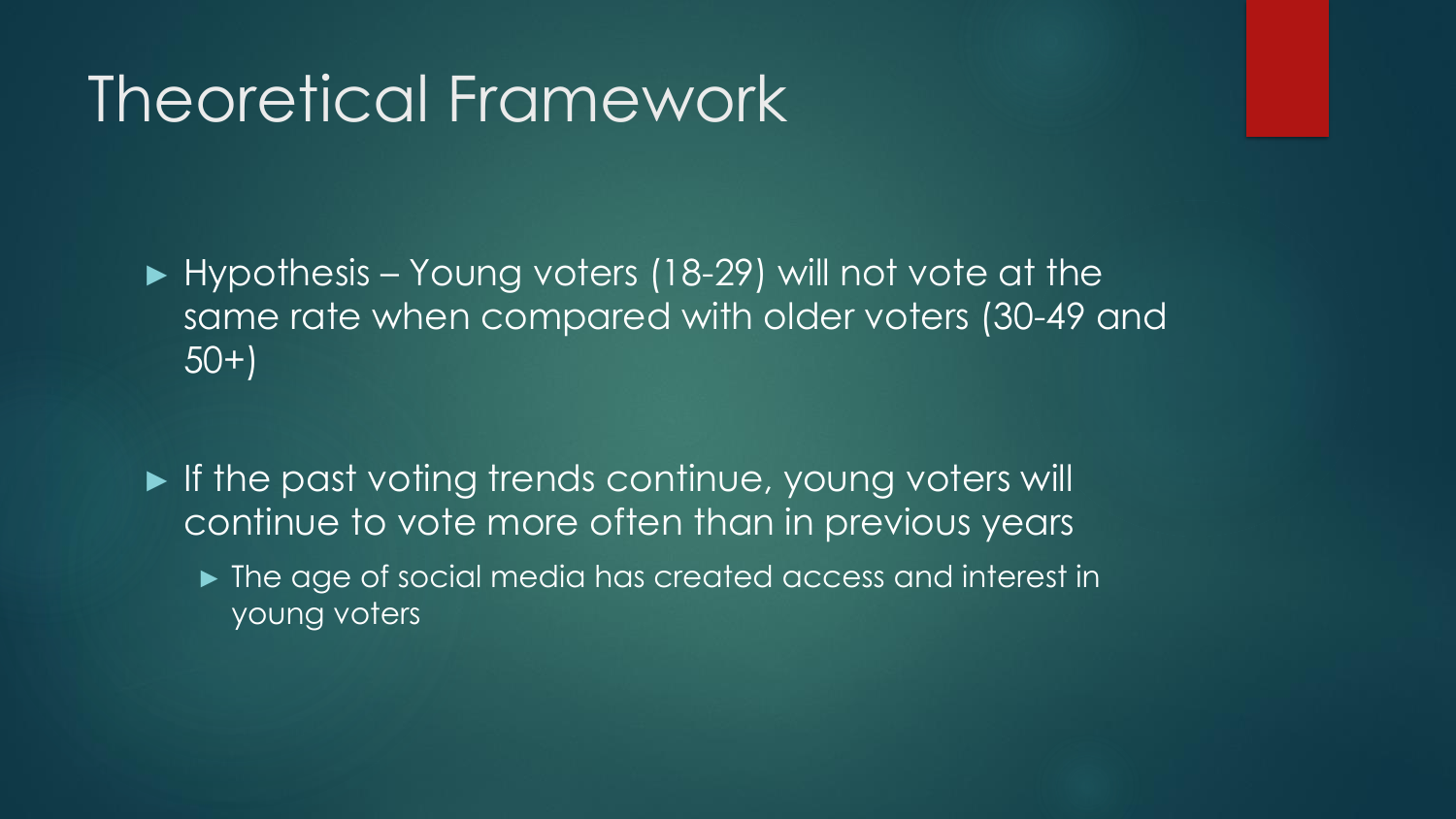### Methodology/Research Design

- ► Surveyed a random group of 100 students that attend PLU
- ► Utilized google drive forms and composed 7 relevant questions
	- ► 1 Have you voted in a presidential election in the past?
	- ► 2 Do you plan on voting in the next election?
	- ► 3 Why or why not?
	- ► 4 What year are you?
	- ► 5 What Political party do you align with?
	- ► 6 How would you rate your political knowledge on a scale 1-10?
	- ► 7 What is your age category? (18-24, 25-29, 30,49, 59+)
- ► To see if a student populace intended to vote in the 2020 presidential election and compare rates with older voters from past elections

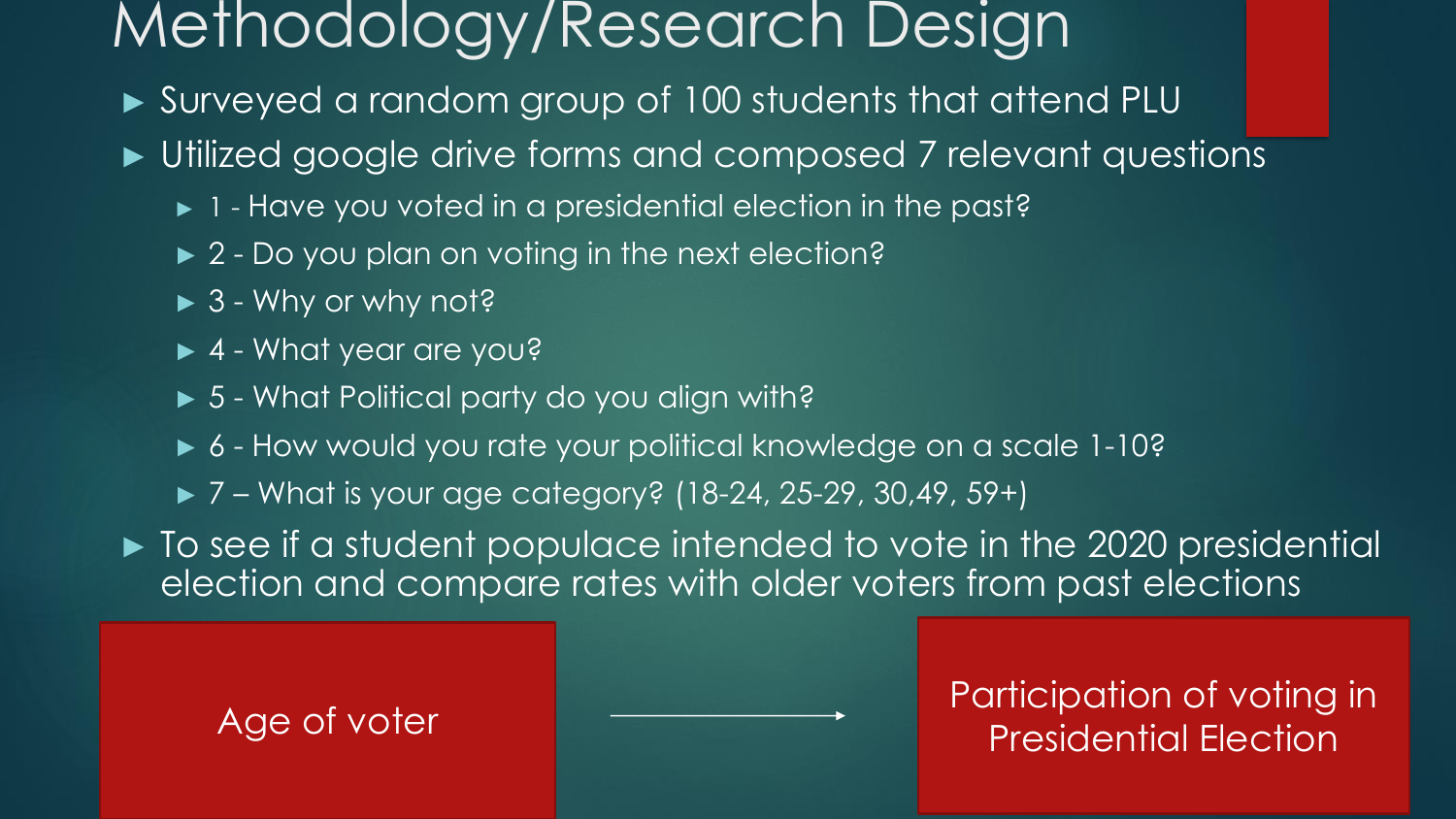# Literature On the Subject

- ► Voting habits have been seen to be influenced by numerous factors such as gender, race and age (Hersh and Ansolabehere 2013)
- ► Young voters have experienced diminishing trust in politics (Shea 2015)
	- ► In 2014 only 28% of Americans trusted in congress
	- ► Executive Branch 43%
	- ► Judicial Branch 61%
- ► Young voters are more apt to the political climate than previous generations (Borah 2019)
- ► Scholars have found that young voters have less political involvement than older voters and therefore participate in voting at a less rate (Burke, 2015)
	- ► 49% (18-29) vs 71% (30-64) and 83% (65+) in 2012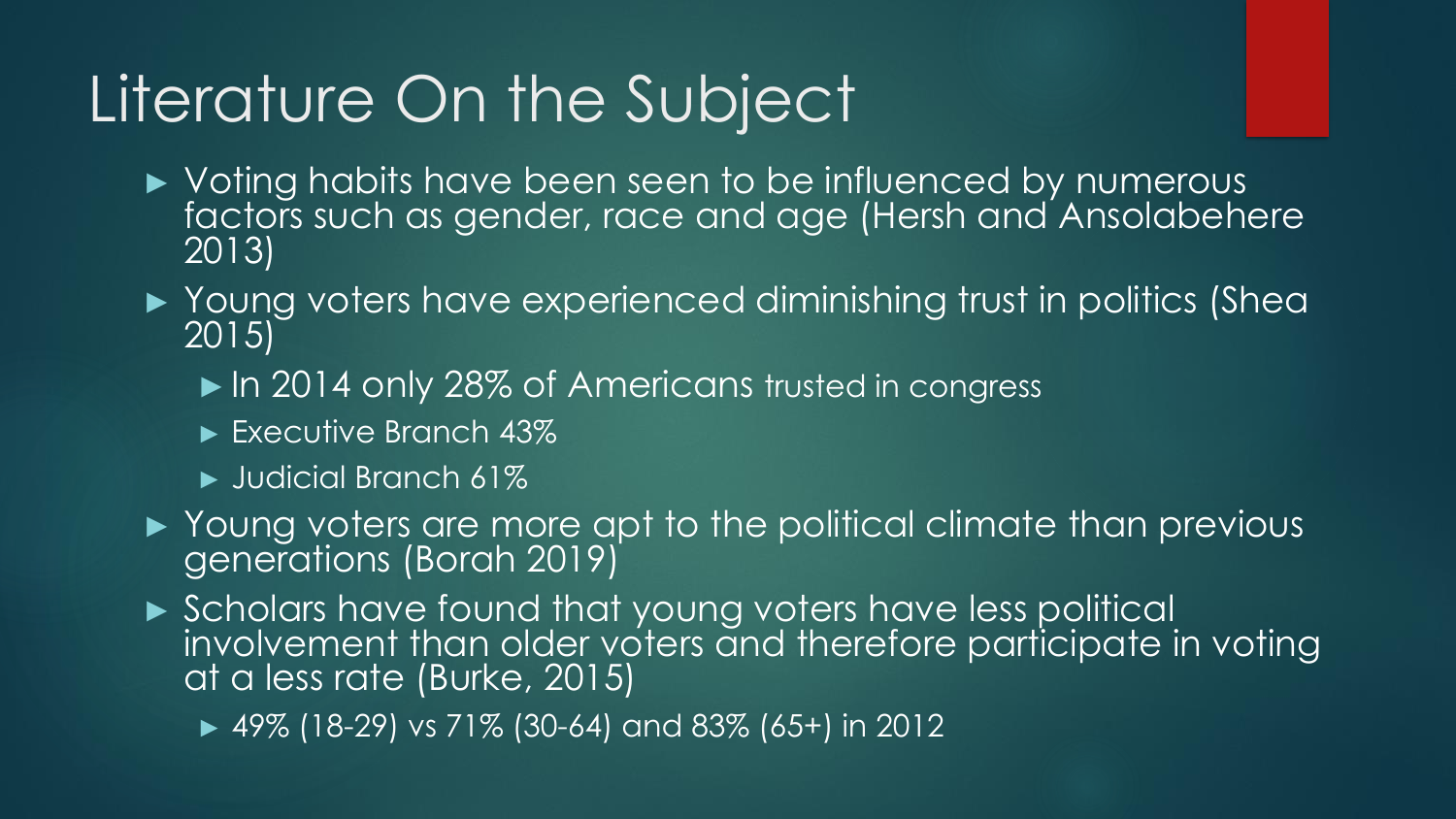# Discussion of Data/Analysis

► Older voters are more likely to participate in the electoral process

- ► Older voters utilize more political power
- ► Controls the political landscape
- ► Highly active in politics

► Young voters have seen increased interest in politics

- ► Greatest cause of apathy towards politics from lack of interest and trust
- ► Youth turnout could dramatically shift political landscape
- ► Other factors such as gender and race play a role
- ► Social media platforms creates more access to information

► Understanding how and why young voters participate less

- ► Social media, mainstream news, and political coverage contribute greatly
- ► Lack of availability, lack of political choices, and lack of political intrigue
- ► Other priorities such as school, work, sports etc.